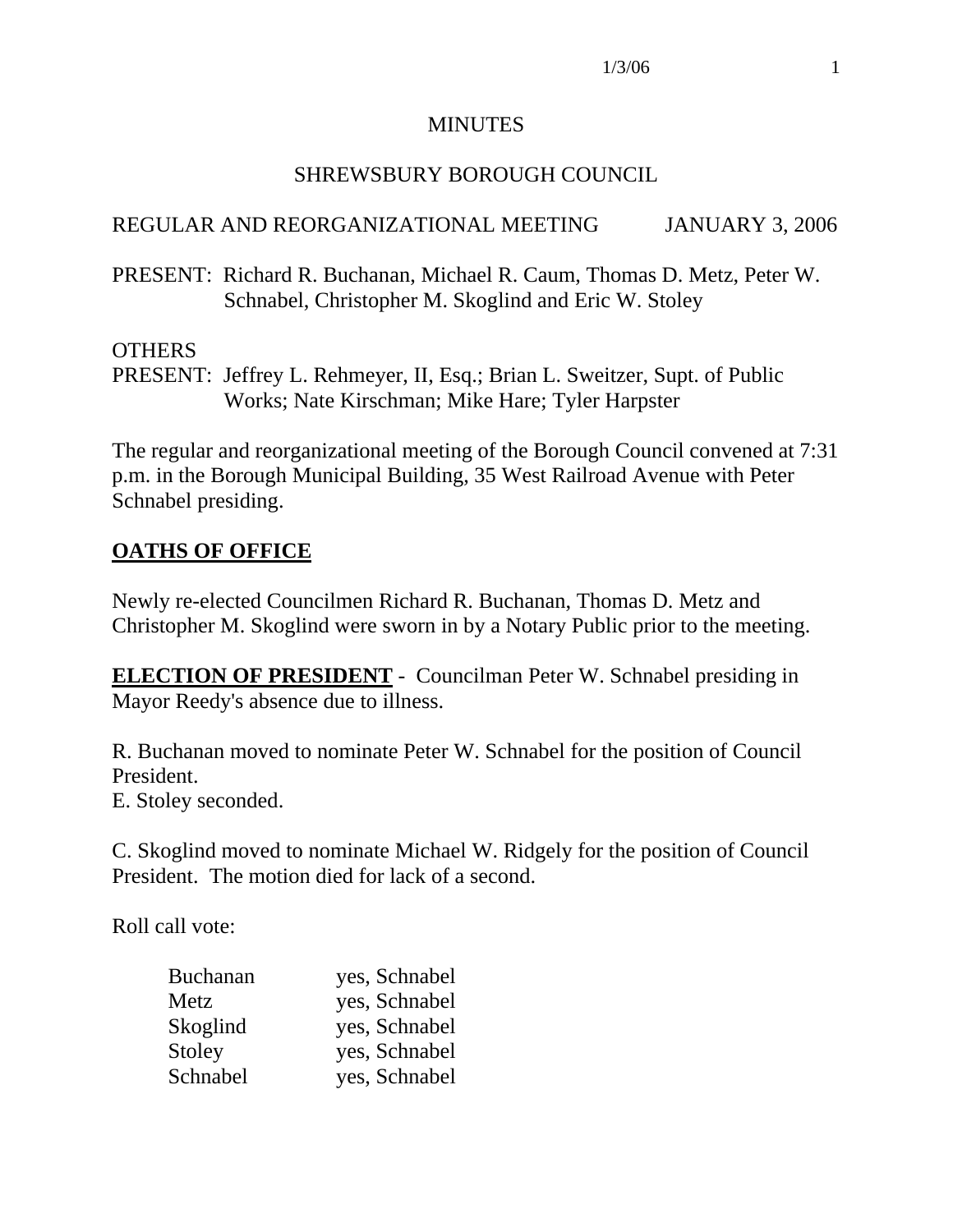### **ELECTION OF VICE PRESIDENT** – President Peter W. Schnabel presiding.

P. Schnabel moved to nominate Michael W. Ridgely for the position of Council Vice President.

C. Skoglind seconded.

Roll call vote:

| <b>Buchanan</b> | yes |
|-----------------|-----|
| Metz            | yes |
| Skoglind        | yes |
| Stoley          | yes |
| Schnabel        | yes |

## **APPOINTMENTS BY COUNCIL**

Secretary – Cindy L. Bosley Assistant Secretary – Shirley M. Shaw Treasurer – Cindy L. Bosley Borough Solicitor – Jeffrey L. Rehmeyer, II, Esq. of CGA Law Firm Zoning Hearing Board Solicitor – Harry L. McNeal, Jr., Esq. Sewage Enforcement Officer – David Brown Auditor – Dotzel & Company Zoning/Building Permit Officer/Building Inspector – EML (Codes Enforcement): E. Michael Lee and Herbert Daugherty Borough Engineer – James R. Holley, P.E. of James R. Holley & Associates Planning Commission Engineer – James R. Holley, P.E. of James R. Holley & Associates

C. Skoglind moved to approve the above re-appointments. T. Metz seconded. The motion carried with all in favor.

Southern Police Commission

James W. Reedy, Mayor Richard R. Buchanan, Council Representative Paul O. Crouse, Citizen Representative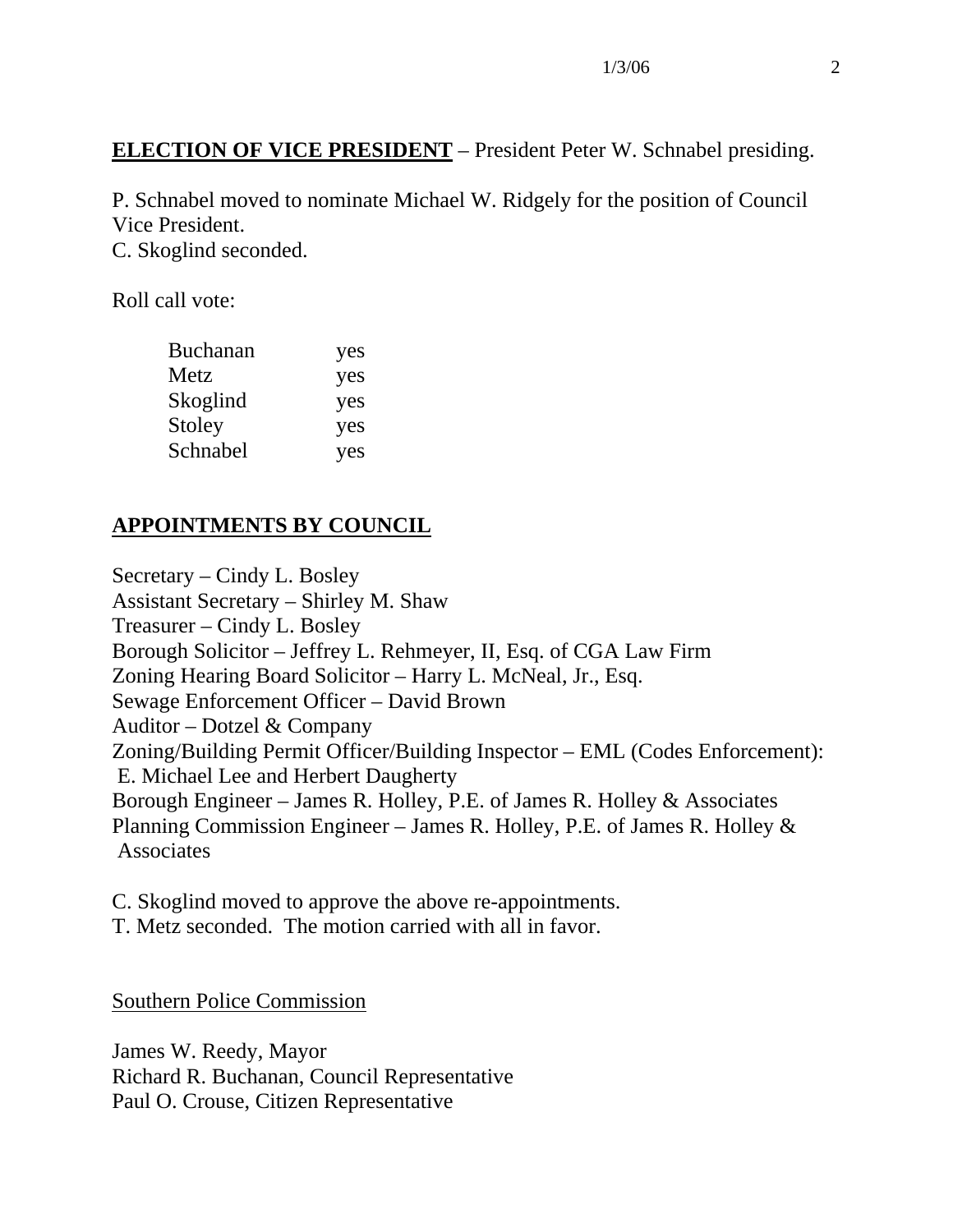#### Police Civil Service

Michael R. Caum

Police Pension Committee

James W. Reedy, Mayor

SYC Planning Commission

Todd R. Grove George Smith – alternate

E. Stoley moved to approve these appointments. T. Metz seconded. The motion carried with all in favor.

### **OTHER APPOINTMENTS**

Water & Sewer

Richard R. Buchanan, Chairman Eric W. Stoley Michael R. Caum

Public Roads & Lighting

Christopher M. Skoglind, Chairman Eric W. Stoley Michael R. Caum

#### Public Safety, Welfare and Personnel

Michael R. Caum, Chairman Richard R. Buchanan Eric W. Stoley

Public Lands & Buildings and Finance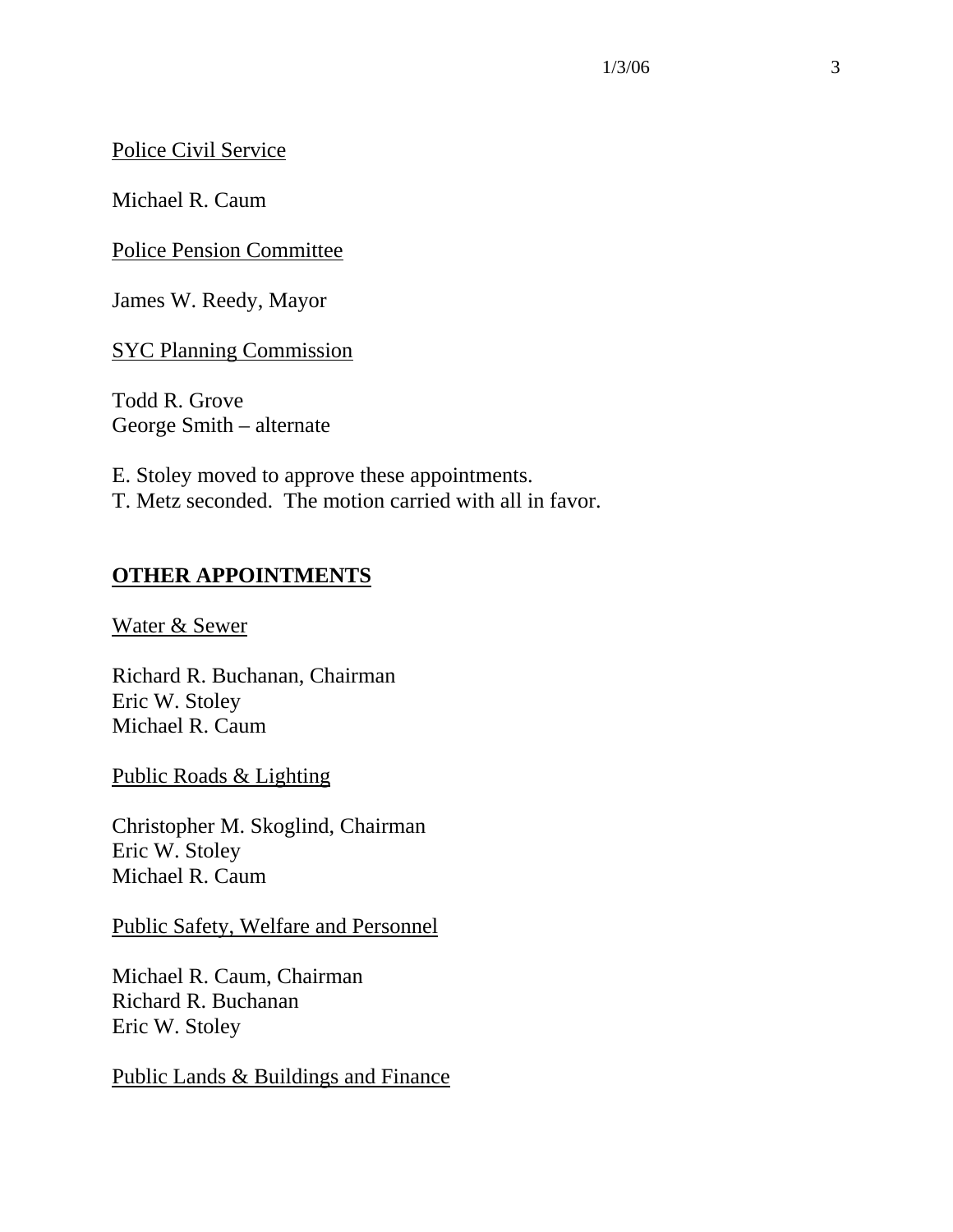Michael W. Ridgley, Chairman Christopher M. Skoglind Thomas D. Metz

Subdivision, Land Development & Zoning

Eric W. Stoley, Chairman Michael R. Caum Thomas D. Metz

Retirement Committee: Trustees Pension

Christopher M. Skoglind, Chairman Michael W. Ridgely

Chief Administrative Officer of Pension Plan

Christopher M. Skoglind

Local Government Advisory Committee

Thomas D. Metz Michael R. Caum – alternate

Council of Governments

Eric W. Stoley Richard R. Buchanan – alternate

York Area Tax Bureau

Thomas D. Metz Michael R. Caum – alternate

Emergency Management Representative

Eric W. Stoley

Vacancy Board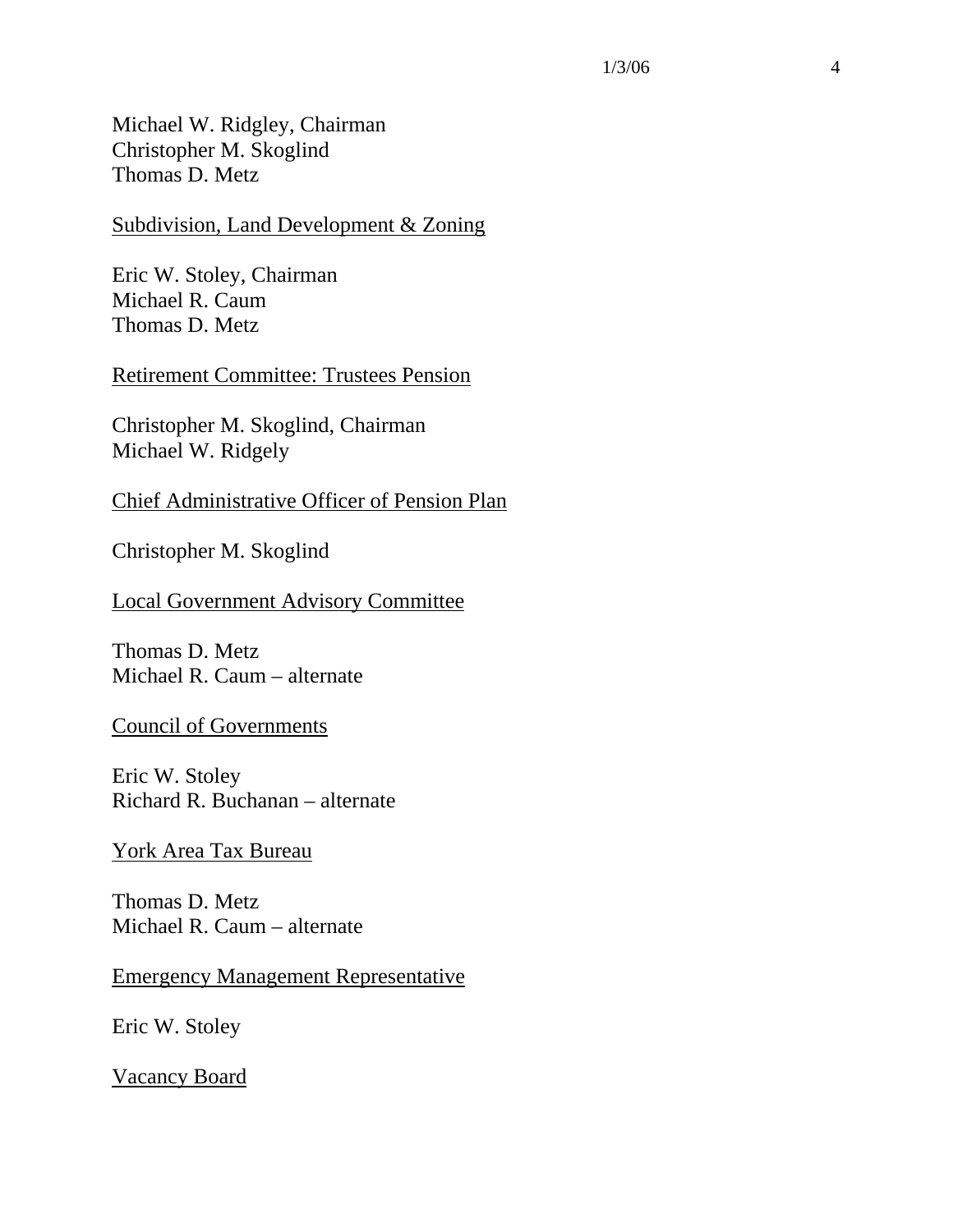Christopher M. Skoglind George Smith – Registered Elector

Emergency Management Director/Coordinator

John A. Fornadel, Coordinator Nathan Kirschman and Brad Bobbitt assistants

Public Information Officer

Nathan Kirschman

Traffic and Access Control Officer

Ronald Hontz

C. Skoglind moved to approve these appointments. T. Metz seconded. The motion carried with all in favor.

#### **CITIZEN'S COMMENTS**

Tyler Harpster of the SPG radio club. Kid's Day will be this Sunday from 1 to 3 p.m.

Mike Hare of 2 Covington Drive stated the volume of traffic decreased on Covington Drive by about 50% in November compared to what it was in July, August and September. The residents of Covington Drive would still like to see Crosswind Drive a one-way north out of the development for the small stretch from Tolna Road to Covington Drive.

The Committee will look at this situation. Crosswind Drive is shared with the Township and this road feeds other parts of Southern Farms outside the Borough. We will ask York County to perform a study. There is concern that making Crosswind Drive a one-way out, would force traffic down to Tolna Road and Main Street requiring a traffic signal and upgrading of Tolna Road. A pole needs to be moved and the road widened back into residents' properties. This could cost around \$150,000.00 and could also set a precedent for other residents who complain about the volume of traffic on their street.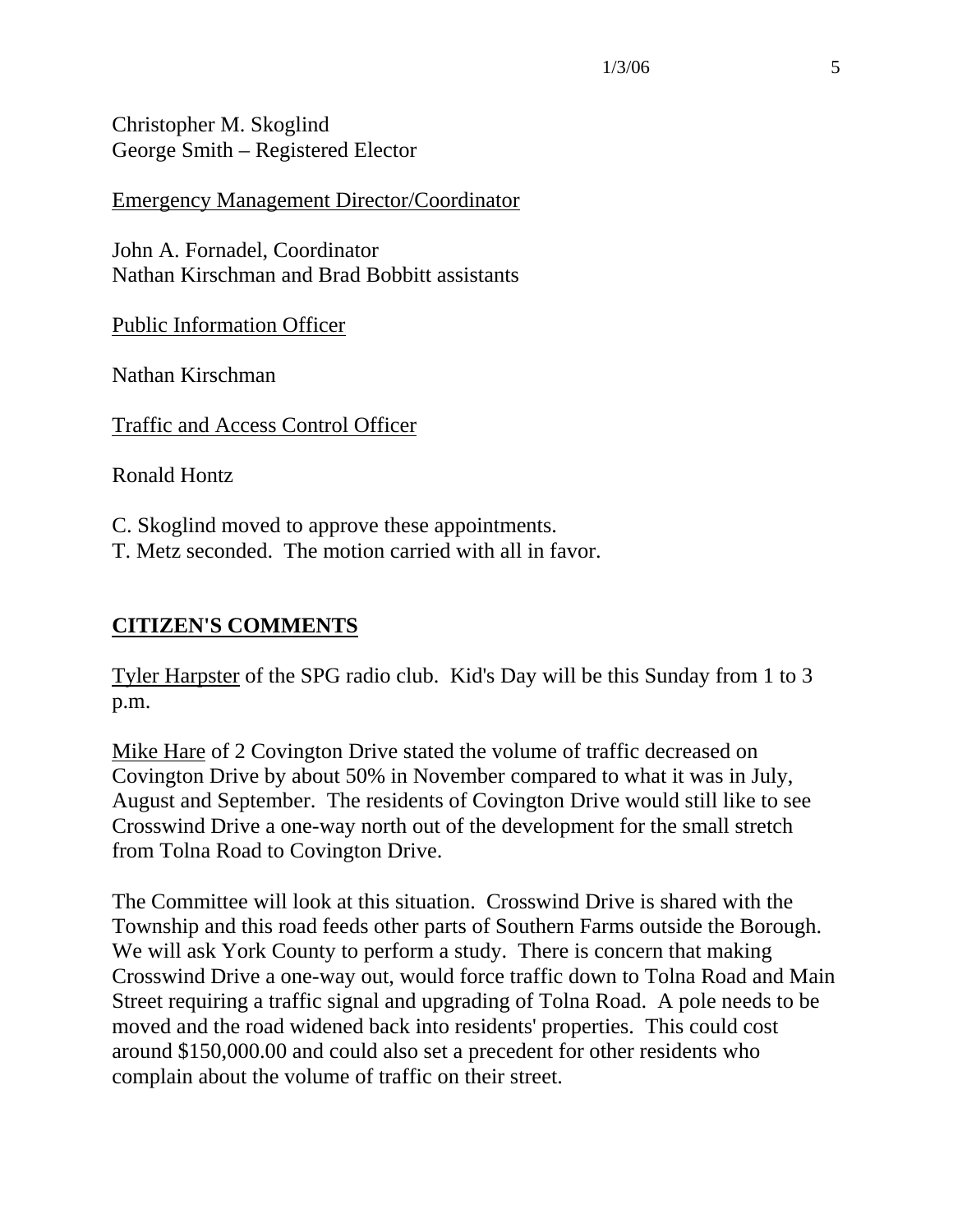Nate Kirschman asked for permission to purchase a computer for use in the EOC to support current operations plus the Disaster Management Interoperability Services application being provided by FEMA. C. Skoglind will work on pricing with Nate.

## **APPROVAL OF MINUTES**

E. Stoley moved to approve the minutes of the December 14 and 28 meetings. T. Metz seconded. The motion carried with all in favor. C. Skoglind abstained as he was not at the December 28 meeting.

## **BILL LIST**

The bill list was presented for December: General account: check numbers 7146 thru 7221 totaling \$107,794.91; Water account: check numbers 3430 thru 3461 totaling \$26,721.93; Sewer account: check numbers 2918 thru 2943 totaling \$26,894.61; Highway Aid: check numbers 650 thru 655 totaling \$11,699.38. Total disbursements for the month \$173,110.83.

E. Stoley moved to approve the bill list for December, 2005.

C. Skoglind seconded. The motion carried with all in favor.

# **SUBDIVISION AND LAND DEVELOPMENT BUSINESS**

## **REPORTS**

### Codes Enforcement

Codes Enforcement's year-end report was submitted and copied. Mike is working on getting keys in the knox box at the Shrewsbury Square shopping center and will set up a time with the fire chief after all keys are in place.

## **OTHER REPORTS**

**Water & Sewer** – Richard R. Buchanan

Keeny Well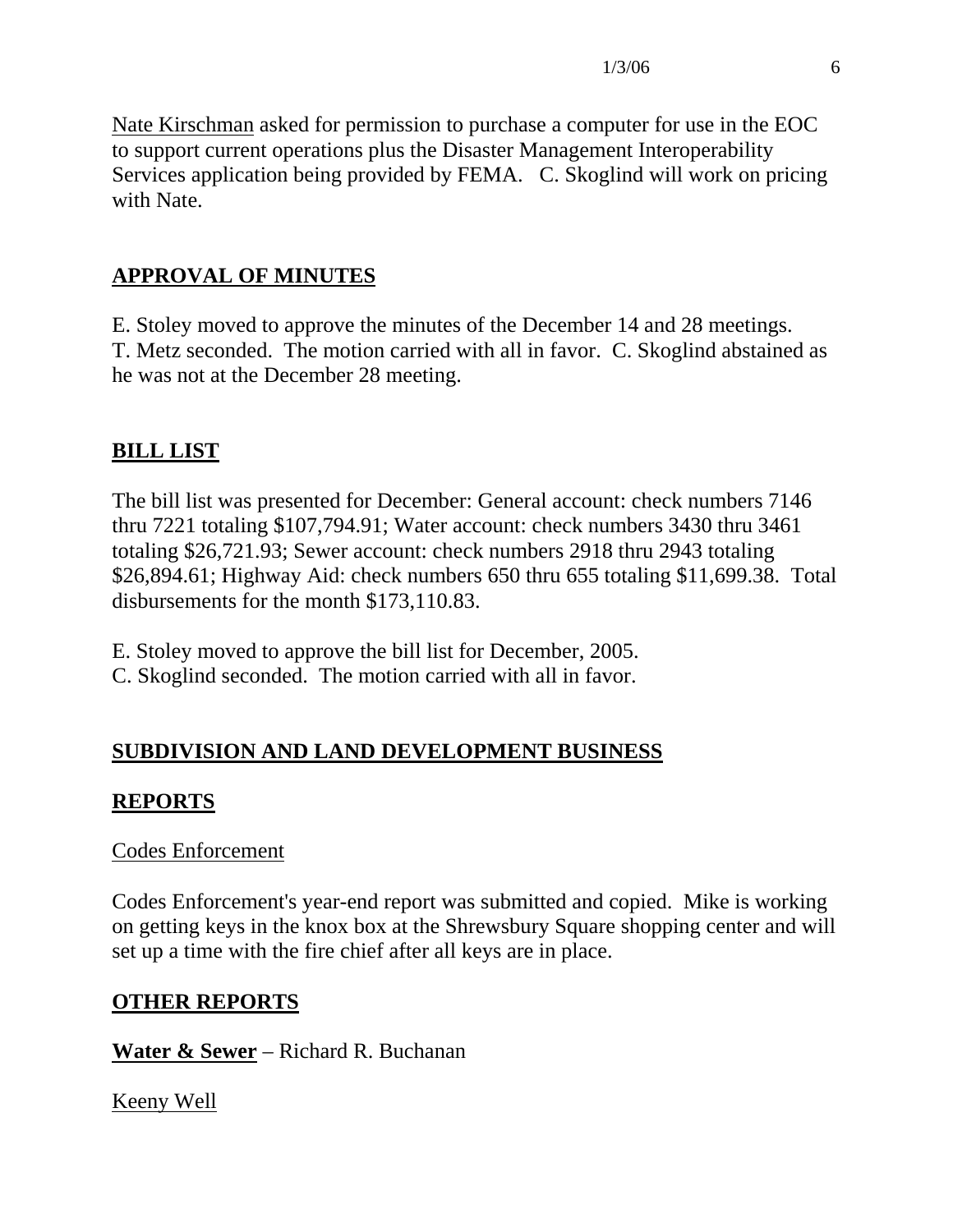Four locations have been staked and Cornerstone will survey the entire site and develop and overlay map to identify the best site to test drill. It may be possible to run the water line in the railroad right of way.

## **Public Roads & Lighting** – Christopher M. Skoglind

## Delineators on Mt. Airy Road

PennDOT plowed some of the delineators off the roadway. They recommended this area be studied by the traffic committee in Harrisburg to maybe come up with other options. In the meantime, PennDOT will supply us with delineators.

### LED Bulbs for Traffic Lights

The Township will receive money from the County to pay for half of the traffic signal at I-83 to be upgraded to the LED bulbs. They would like the Borough to pay one-fourth of the balance, \$1,000.00. Since money wasn't budgeted for this in 2006 we would like to wait until next year.

### **Public Lands, Buildings and Finance**

### Public Works Garage

Installation of the electric service is almost complete and the electrician is working on the alarm system.

### Painting of Garage

The garage at 35 West Railroad Avenue will be painted using volunteer community service hours.

## **ENGINEER'S REPORT**

## **SOLICITOR'S REPORT**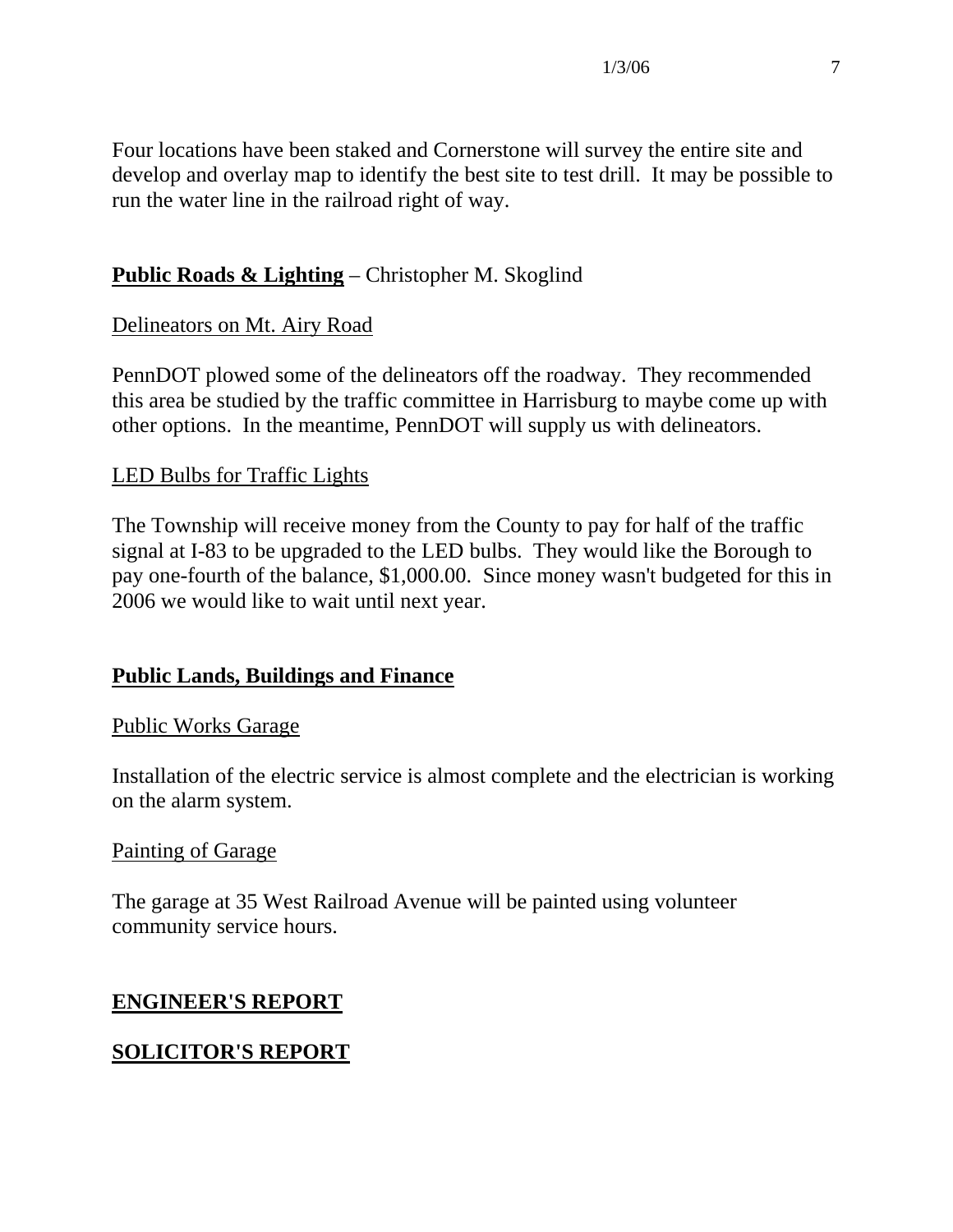### Ordinance #2006-1 to Approve Intermunicipal Agreement for Group Purchase of Deicing Materials

- C. Skoglind moved to adopt Ordinance #2006-1.
- T. Metz seconded. The motion carried with all in favor.

### Zoning Ordinance Amendment

The York County Planning Commission approved the proposed amendment to the zoning ordinance to allow fireworks establishments in certain areas.

The Secretary sent the Fire Chief a copy of the proposed amendment.

### **Public Safety, Welfare and Personnel** – Christopher M. Skoglind

Relating to the pension plan, the R.J. Hall Company has been instructed to have our actuarial done by another company as Principal Financial Group was almost doubling their fees.

### **Secretary's Report** – Cindy L. Bosley

Permission was granted to close the office on January 26 and 27 for in-house training on the new billing software.

## **York Area Tax Bureau** – Thomas D. Metz

### **Subdivision, Land Development & Zoning** – Eric W. Stoley

There will be a staff review on January 10 to review a subdivision plan submitted for 211 West Forrest Avenue.

### **Planning Commission/Regional Planning Commission**

The Planning Commission agreed with the proposed zoning ordinance amendment for fireworks establishments.